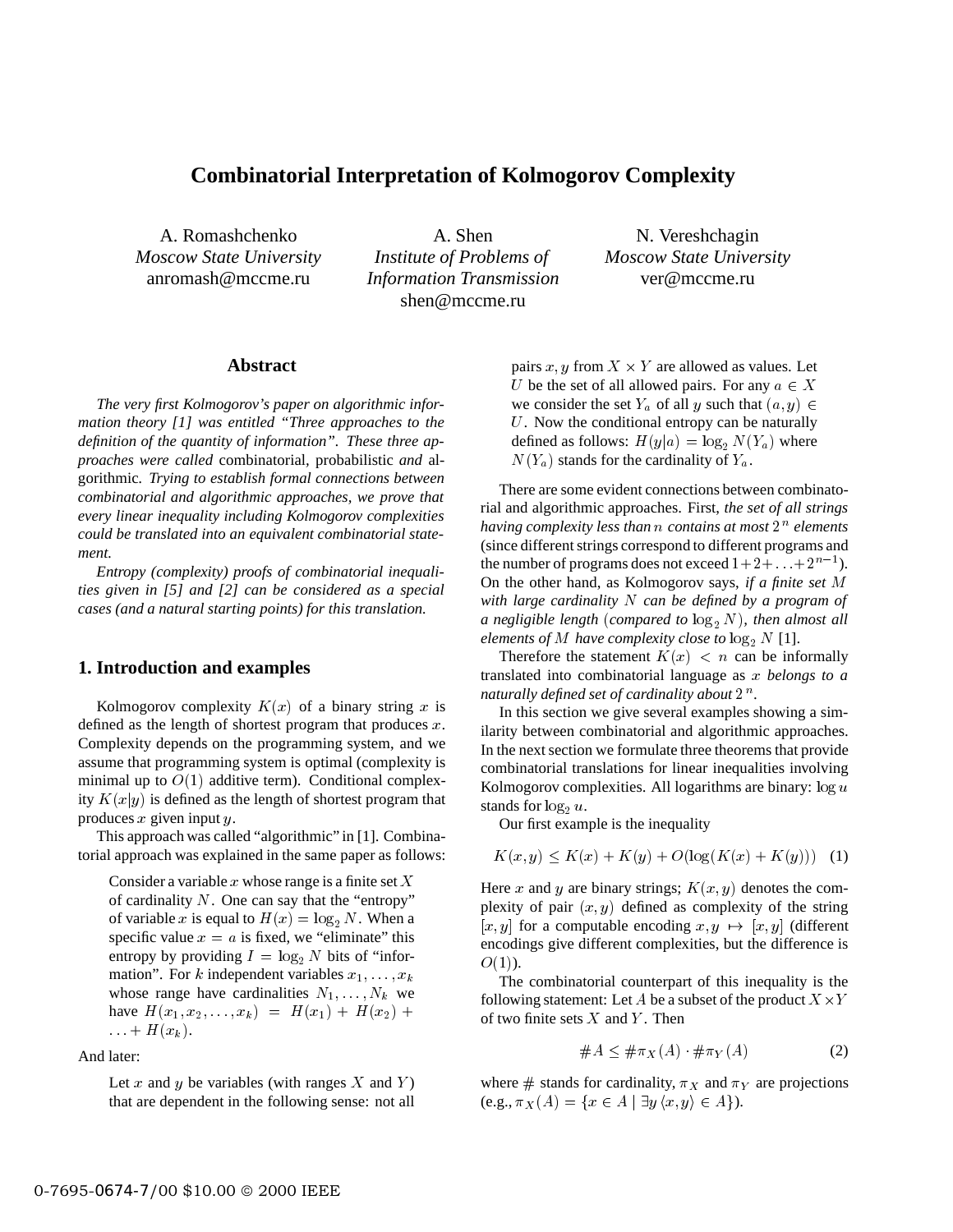The similarity is straightforward: take logarithms and recall that "combinatorial entropy" is the logarithm of cardinality of range. If a pair of variables  $x, y$  ranges over  $A \subset X \times Y$ , then x ranges over  $\pi_X(A)$  and y ranges over  $\pi_Y(A)$ .

Now consider a stronger inequality

$$
K(x, y) \le
$$
  
\$\le K(x) + K(y|x) + O(\log(K(x) + K(y)))\$ (3)

(Let us note that all inequalities for complexities are considered up to  $O(\log m)$ -term where m is the sum of complexities of all strings involved; we omit  $O(\log m)$ -terms (and  $O(1)$ -terms) in the sequel.)

The inequality (3) is stronger than (1) since  $K(y|x) \leq$  $K(y)$ .

Recalling Kolmogorov's explanation of the combinatorial meaning of conditional entropy, we come to the following inequality:

$$
\#A \leq \#\pi_X(A) \cdot \left[\max_{x \in X} \#A_x\right],\tag{4}
$$

where  $A_x$  stands for the set  $\{y \mid \langle x, y \rangle \in A\}$ . Note that the inequality (4) is stronger than (2) since  $#A_x \n\t\leq \n# \pi_Y(A)$   $\max_{x \in X}$ for any  $x \in A$ .

The next example involves three variables and is considered in detail in [2]. The inequality

$$
2K(x, y, z) \le K(x, y) + K(x, z) + K(y, z) \tag{5}
$$

is true (up to logarithmic terms) for any three strings  $x, y, z$ . Its combinatorial counterpart says that

$$
(\#A)^2 \le \# \pi_{XY}(A) \cdot \# \pi_{XZ}(A) \cdot \# \pi_{YZ}(A) \tag{6}
$$

for any subset A of the Cartesian product  $X \times Y \times Z$  of three finite sets X, Y and Z. (Here  $\pi_{XY}$  stands for the projection of  $X \times Y \times Z$  onto  $X \times Y$  etc.)

This inequality also can be strengthened by replacing unconditional complexity by conditional one:

$$
2K(x, y, z) \le K(x, y) + K(x, z) + K(y, z|x) \quad (7)
$$

The combinatorial counterpart is

$$
(\#A)^2 \le \# \pi_{XY}(A) \cdot \# \pi_{XZ}(A) \cdot [\max_{x \in X} \# A_x] \quad (8)
$$

where  $A_x = \{ \langle y, z \rangle \mid \langle x, y, z \rangle \in A \}.$ 

All four examples given above follow the same pattern and are covered by theorem 1 below; it says that combinatorial statement is true if and only if the corresponding inequality holds.

More subtle example is provided by an inequality

$$
K(x) + K(y|x) \le K(x, y) \tag{9}
$$

where, as usual, logarithmic terms are omitted. (This inequality is a reversed form of (3), so in fact inequality (3) is an equality.) What is the corresponding combinatorial statement? One could try

$$
\#\pi_X(A) \cdot \left[ \max_{x \in X} \#A_x \right] \leq \#A
$$

but this statement is false for evident reasons (consider A that has large  $A_x$  for some x and small  $A_x$  for many other x's). However, one can find a true statement which looks parallel to (9). Here it is:

Let  $X$  and  $Y$  be two finite sets and let  $A$  be a subset of  $X \times Y$ . Let u and v be two integers such that  $uv \geq #A$ . Then A can be partitioned into  $A = (10)$  $uv \geq #A$ . Then A can be partitioned into  $A = (10)$ <br>  $U \cup V$  with  $\# \pi_X(U) \leq u$  and  $\max_{x \in X} #V_x \leq v$ .

To prove (10) consider the set T of all  $x \in X$  such that  $#A_x > v$ . This set contains at most u elements (otherwise  $#A > uv$ ). Now let U be the set of all  $\langle x, y \rangle \in A$  such that  $x \in T$  and let V be the remaining part of A. Then  $\pi_X(U) = T$  and  $\# \pi_X(U) \leq u$ ; on the other hand,  $\#V_x$  is zero for  $x \in T$  and does not exceed v for  $x \notin T$ , therefore,  $\max_{x \in X} \#V_x \leq v.$ 

In fact, the statement (10) can be used as an intermediate step in the proof of (9).

Our last example is the so-called "basic inequality" from [4], i.e., the inequality

$$
K(x) + K(x, y, z) \le K(x, y) + K(x, z) \tag{11}
$$

This inequality follows from the inequality  $K(y, z|x)$  $K(y|x) + K(z|x)$  (which is a "conditional version" of (1)) using the equalities  $K(x, y) = K(y|x) + K(x), K(x, z)$  $K(z|x) + K(x)$  and  $K(x, y, z) = K(y, z|x) + K(x)$ ; all three equalities mentioned follow from (3) and (9).

Inequality (11) corresponds to the following combinatorial statement:

Let  $X, Y$  and  $Z$  be three finite sets and let  $A$  be a subset of  $X \times Y \times Z$ . Let l and v be two integers such that  $\ln \frac{1}{\epsilon} \neq \pi_{XY}(A) \cdot \#\pi_{XZ}(A)$ . Then A can (12) be partitioned into  $A = U \cup V$  with  $\# \pi_X (U) \leq l$ and  $\#V \leq v$ . (12)

This statement can be proved as follows. For each  $x \in X$ consider the set

$$
A_x = \{ \langle y, z \rangle \mid \langle x, y, z \rangle \in A \}
$$

The set X can be linearly ordered in such a way that  $\#A_x$ decreases as  $x$  increases. Consider  $l$  first elements of  $X$ in this ordering. Corresponding triples form the set  $U$ ; the remaining part of  $A$  goes to  $V$ . (It is easy to see that this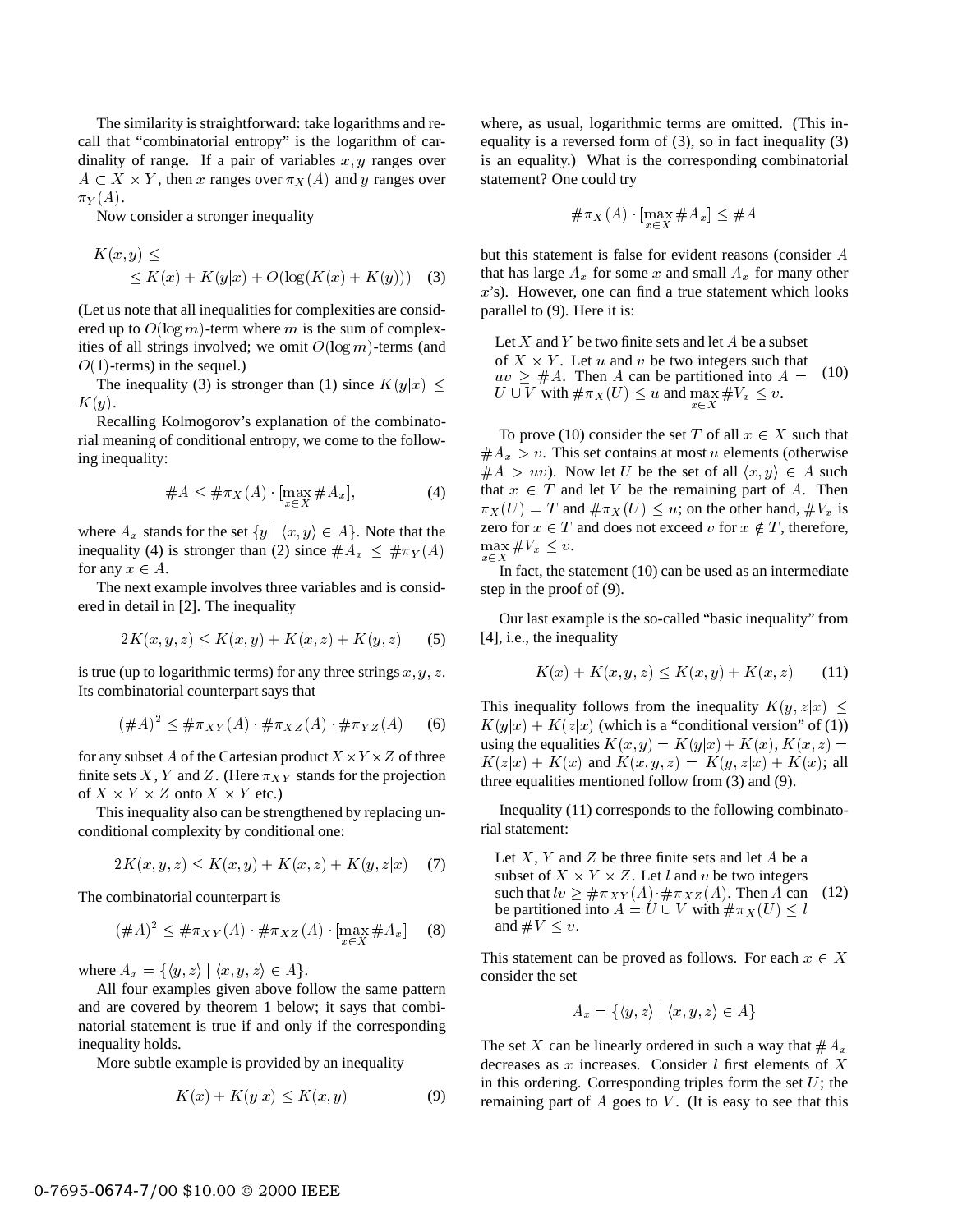choice is optimal; we want to make  $\#V$  smaller, so we include large  $A_x$  into U.) The construction guarantees that  $\#\pi_X(U) \leq l$ . It remains to prove that  $\#V \leq v$ .

Let  $S_1$  and  $S_2$  be the cardinalities of  $\pi_{XY}(A)$  and  $\pi_{XZ}(A)$ . Let us prove first that all  $A_x$  outside U have cardinalities at most  $S_1S_2/l^2$ . Let  $p(x)$  and  $q(x)$  be the  $\sum_{x} p(x) = S_1$  and  $\sum_{x} q(x) = S_2$ . Therefore, the average cardinalities of projections of  $A_x$  onto Y and Z. Then value of  $p(x)$  for l first values of x (corresponding to the set U) does not exceed  $S_1/l$ ; the average value of  $q(x)$  for l first values of x does not exceed  $S_2/l$ . Using Cauchy inequality, we conclude that the geometric mean of l first values of  $p(x)$  [of  $q(x)$ ] does not exceed  $S_1/l$  [resp.  $S_2/l$ ]. Therefore, the geometric mean of the product  $p(x)q(x)$  does not exceed  $S_1S_2/l^2$ , and the minimal value of  $p(x)q(x)$  does not exceed  $S_1S_2/l^2$ . Since  $\#A_x \leq p(x)q(x)$ , the minimal value of  $#A_x$  in U (and all the values outside U) does not exceed  $S_1S_2/l^2$ .

Now we know that  $\#V_x \leq S_1S_2/l^2$  for all x (here  $V_x =$  dinality of  $\emptyset$  for l first values of x and  $V_x = A_x$  for remaining x). It remains to apply the inequality (8) to get the desired result:

#V <sup>r</sup> S1 S2 S1S2 l<sup>2</sup> <sup>=</sup> S1S2 l v:

The statement (12) is proved.

## **2. Linear inequalities**

We hope that the examples above make clear the correspondence between complexity inequalities and combinatorial statements. However, let us give the exact definitions for the general case.

We consider linear inequalities involving strings  $x_1, \ldots, x_s$ . (The number s of strings is a constant.) For any set  $I \subset \{1,\ldots,s\}$  containing elements  $i_1,\ldots,i_m$  we denote by  $x_I$  the tuple  $\langle x_{i_1}, \ldots, x_{i_m} \rangle$ . Its complexity (defined in a natural way using encodings) is denoted by  $K(x_I)$ . For example, the basic inequality (11) can be written in this notation as

$$
K(x_{\{1\}}) + K(x_{\{1,2,3\}}) \le K(x_{\{1,2\}}) + K(x_{\{1,3\}})
$$

The general form of the linear inequality involving complexities of strings  $x_1$ ,  $\ldots$ ,  $x_s$  and their combinations is

$$
\sum_{I} \lambda_I K(x_I) \ge 0.
$$

The general form of an inequality involving conditional complexities is

$$
\sum_{I \cap J = \varnothing} \lambda_{I,J} K(x_I | x_J) \ge 0. \tag{13}
$$

We assume that  $I \cap J = \emptyset$  since  $K(x_I | x_J) = K(x_{I \setminus J} | x_J)$ .

Now we need to introduce the notation for combinatorial statements. Let  $X_1, \ldots, X_s$  be sets. For each  $I \subset$  $\{1,\ldots,s\}$  we consider a projection function  $\pi_I$  that maps  $X_1 \times \ldots \times X_s$  onto  $\prod_{i \in I} X_i$ . For any  $A \subset X_1 \times \cdots \times X_s$ by  $\pi_I(A)$  we denote the image of A under this projection;  $n_I(A) = \text{#}\pi_I(A)$  is its cardinality. (According to Kolmogorov,  $\log n_I(A)$  can be considered as "combinatorial" entropy" of projection  $x_I$  if x ranges over A.)

Conditional combinatorial entropy can be defined in a similar way. Let  $I$  and  $J$  be disjoint subsets of the index set  $\{1,\ldots,s\}$ . For any  $a \in A$  consider a section of A going through  $a$  and having all  $J$ -coordinates fixed; consider I -projection of this section. Cardinality of this projection depends on a; let  $n_{I|J}(A)$  be the maximal cardinality. Reformulation: fix J-coordinates of a variable  $a \in A$  and consider the set of all possible values of *I*-coordinates. (This set depends on the values of J-coordinates.) Maximal cardinality of this set is denoted by  $n_{I|J}(A)$ .

The connection between combinatorial entropy and Kolmogorov complexity can be informally described as follows. Let <sup>A</sup> be a set whose elements are tuples of strings  $\langle x_1,\ldots,x_s\rangle$ . Assume that Kolmogorov complexity of A is small. Then the maximal value of  $K(x_I | x_J)$  over all  $\langle x_1,\ldots,x_s \rangle \in A$  is close to  $\log n_{I|J}(A)$ . Indeed, to specify  $x_I$  when  $x_J$  is known, we need  $\log N$  bits, where N is the number of possible values of  $x_I$  when  $x_J$  is known. This simple observation (refined in an appropriate way) is the main point of the proofs given below.

Our first theorem considers the case when only one coefficient  $\lambda_{I,J}$  is negative. In other words, we consider inequality of type

$$
K(x_{I_0}|x_{J_0}) \le \sum_{I,J} \lambda_{I,J} K(x_I|x_J) \tag{14}
$$

where summation ranges over pairs of disjoint sets different from  $(I_0, J_0)$  and all  $\lambda_{I,J}$  are non-negative.

**Theorem 1** *The inequality* (14) *is valid for all binary strings*  $x_1, ..., x_s$  (*up to*  $O(log(K(x_1) + ... + K(x_s)))$ *term*) *if and only if*

$$
n_{I_0|J_0}(A) \le \prod_{I,J} \left[ n_{I|J}(A) \right]^{\lambda_{I,J}} \tag{15}
$$

for any subset  $A \subset X_1 \times \ldots \times X_s\ (X_1,\ldots,X_s$  are arbitrary *finite sets*)*.*

This theorem can be applied to the examples given above: it says that  $(1)$  is equivalent to  $(2)$ , that  $(3)$  is equivalent to  $(4)$ , that  $(5)$  is equivalent to  $(6)$ , and that  $(7)$  is equivalent to (8). A special case of this theorem (inequalities (5) and (6)) was considered in [2]. Other special cases of this theorem and theorem 2 below are considered in [5]; in this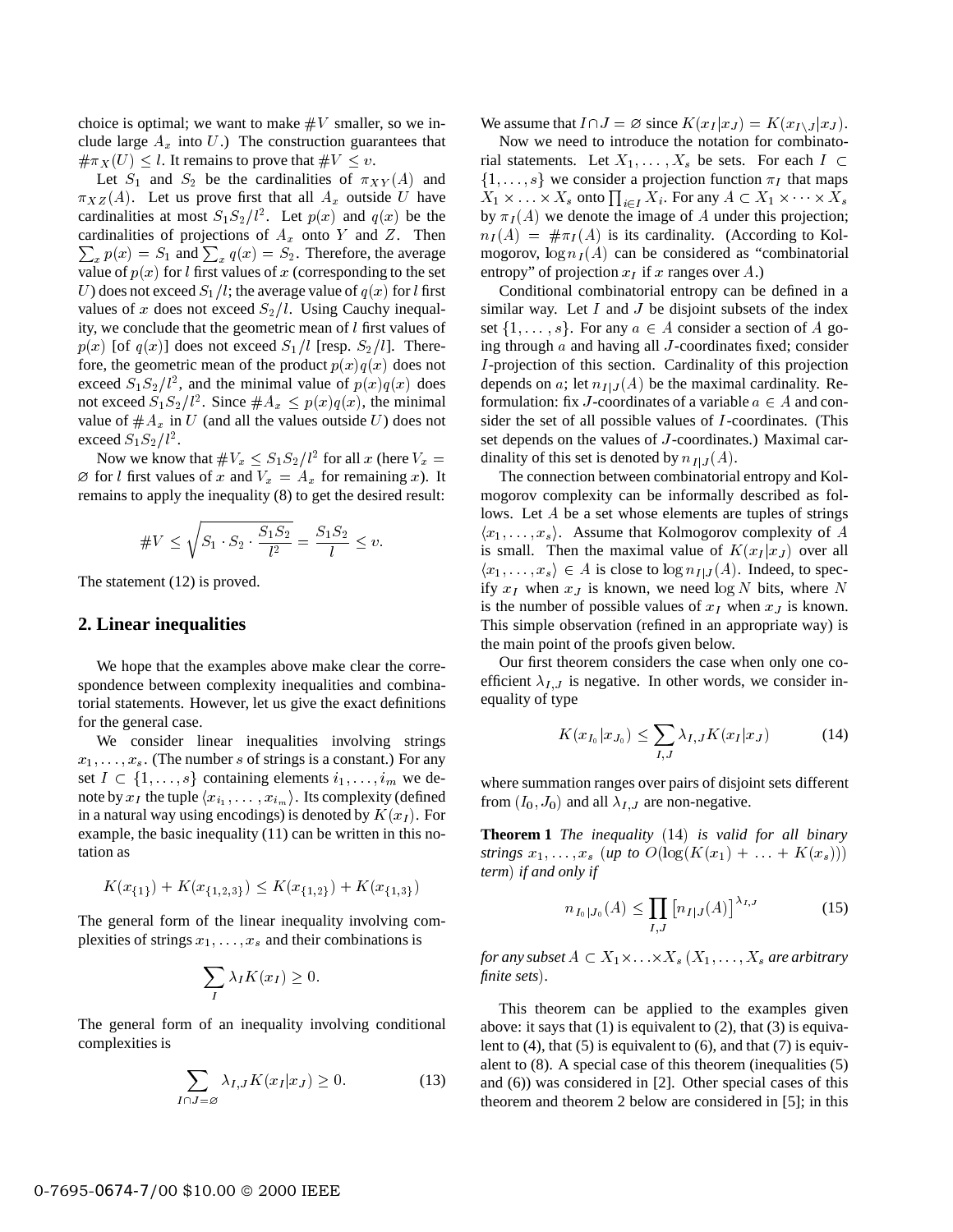paper Shannon entropy is used instead of Kolmogorov complexity and all  $X_i$  have two elements (this restriction is not essential).

**Proof.** Let us prove (15)  $\Rightarrow$  (14) first. Let  $x_1, \ldots, x_s$  be arbitrary strings and  $k_{I|J} = K(x_I | x_J)$ . Consider the set A of all tuples  $y = \langle y_1, \ldots, y_s \rangle$  such that  $K(y_I | y_J) \leq k_{I|J}$ for all  $(I, J) \neq (I_0, J_0)$ . We want to apply (15) to A. It is easy to see that  $\log n_{I|J}(A) \leq k_{I|J} + O(1)$ . Indeed, if  $y_J$  is fixed, only  $2 \cdot 2^{k_{I/J}}$  values of  $y_I$  are possible, since these values are obtained from  $y<sub>J</sub>$  by programs of length at most  $k_{I|J}$ . Applying (15) to A, we conclude that  $\log n_{I_0|J_0}(A) \leq \sum \lambda_{I,J} k_{I|J} + O(1)$ . Note also that the set A can be enumerated effectively provided all  $k_{I|J}$ are given (we need  $O(\log(K(x_1) + \ldots + K(x_s)))$  bits to specify all  $k_{I|J}$ ). Now we see that  $I_0$ -coordinates of any element y of A are determined by  $J_0$ -coordinates of y and its ordinal number in the enumeration of all <sup>A</sup>-elements having given  $J_0$ -coordinates. This number has  $\log n_{I_0}$  bits, so we get (14).

Formally speaking, there is an error in this argument: we cannot apply  $(15)$  to A directly, since A can be infinite. However, we can apply  $(15)$  to all finite subsets of A: if  $n_{I_0|J_0}(A') \leq c$  for all finite  $A' \subset A$ , then  $n_{I_0|J_0}(A) \leq c$ .

Now let us prove (14)  $\Rightarrow$  (15). This proof is given in [2] for the special case of inequalities (5) and (6). It uses some trick: to get rid of logarithmic terms, we consider a sequence of elements of <sup>A</sup> instead of one element.

We may assume that  $X_1, \ldots, X_s$  are sets of binary strings. Let M be a natural number. Let  $y = y^1, \ldots, y^M$  be a sequence of arbitrary elements of A. Each  $y^i$  is a sequence of strings  $y_1^i$ ,  $\dots$ ,  $y_s^i$ , so y can be considered as a matrix with M rows and s columns. For any set  $I \subset \{1,\ldots,s\}$ we denote the sequence  $y_1^1, \ldots, y_t^M$  by  $y_i$ . (To get  $y_i$  from <sup>y</sup> we consider only columns of the matrix whose numbers belong to  $I$ .)

Now we apply the inequality (14) to the columns of the matrix. For any disjoint sets  $I, J \subset \{1, \ldots, s\}$  the complexity  $K(\mathbf{y}_I | \mathbf{y}_J)$  does not exceed M  $\log n_{I|J}(A)$  +  $O(\log M)$  where the constant in O-notation depends on A but not on M. Indeed, to specify  $y_I$  when  $y_J$  is known we need (for each row i) to use  $\log n_{I|J}$  bits for the ordinal number of  $y_I^i$  in the set of all possibilities (for given  $y_J^i$ ).

Therefore, for any  $y^1, \ldots, y^M \in A$  we have

$$
K(\boldsymbol{y}_{I_0}|\boldsymbol{y}_{J_0}) \leq M \sum \lambda_{I,J} \log n_{I|J}(A) + O(\log M).
$$

Now we want to get an upper bound for  $n_{I_0|J_0}(A)$ . Fix some value of  $J_0$ -coordinates. We want to get an upper bound for the number N of possible values of  $I_0$ coordinates compatible with fixed  $J_0$ -coordinates. Consider an arbitrary matrix  $y$  where all rows have given  $J_0$ coordinates. Since  $J_0$ -coordinates are fixed,  $K(\mathbf{y}_{J_0})$  =  $O(\log M)$  and  $K(\bm y_{I_0}) \leq M \sum \lambda_{I,J} \log n_{I|J}(A) + \text{ sets of } \bm p$ 

 $O(\log M)$ . On the other hand, there are still  $N^M$  possible values of  $y_{I_0}$ , and all of them have bounded complexity, therefore

$$
\log(N^M) = M \log N \le
$$
  
\$\leq M \sum\_{I,J} \log n\_{I|J}(A) + O(\log M)\$.

Since  $\log M/M \to 0$  as  $M \to \infty$ , we get the required upper bound for N.

Theorem 1 is proved.

Let us consider a special case of (14) when no conditional complexities are involved:

$$
K(x_1,\ldots,x_s) \leq \sum \lambda_I K(x_I) \tag{16}
$$

Here  $\lambda_I$  are non-negative reals (for all  $I \subseteq \{1,\ldots,s\}$ ).

**Theorem 2** *The inequality* (16) *is true for all*  $x_1, \ldots, x_s$ (*up to a logarithmic term*) *if and only if for any*  $j = 1, \ldots, s$ *the sum of coefficients*  $\lambda_I$  *for all I containing j is at least* 1.

**Proof.** Let  $x_i$  be empty strings for all  $i \neq j$ . Then the inequality (16) can be rewritten as  $K(x_j) \leq \sum \lambda_i K(x_j)$ where the sum is taken over all  $I$  containing  $j$ . Therefore, if (16) is true for all strings, the sum of coefficients  $\lambda_I$  is at least <sup>1</sup>.

On the other hands, if all these sums are at least <sup>1</sup>, we can prove (16) as follows. Using (3) and (9), we rewrite  $K(x_1,\ldots,x_s)$  as

$$
K(x_1) + K(x_2|x_1) + K(x_3|x_1, x_2) + \dots
$$
  
 
$$
\dots + K(x_s|x_1, \dots, x_{s-1})
$$

and rewrite complexities in the right-hand side in the same way (using the same order of indices). For example, the term  $K(x_1, x_3)$  in the right-hand side becomes  $K(x_1)$  +  $K(x_3|x_1)$ . We then add omitted conditions in the righthand side (e.g., replace  $K(x_3|x_1)$  by  $K(x_3|x_1, x_2)$ ) and get a stronger inequality; this stronger inequality is valid according to our assumption (sum of coefficients for each  $K(x_i | x_1, \ldots, x_{i-1})$  is at least 1).

Theorem 2 is proved.

This argument shows also that any valid inequality of type (16) is a positive linear combination of basic inequalities in the sense of [4].

Now we return to the general case and consider inequalities of type  $\sum \lambda_{I,J} K(x_I | x_J) \geq 0$  where several coefficients may be negative. It is convenient to separate positive and negative coefficients and consider inequalities of type

$$
\sum_{(I,J)\in\mathcal{A}} \alpha_{I,J} K(x_I|x_J) \le \sum_{(I,J)\in\mathcal{B}} \beta_{I,J} K(x_I|x_J) \quad (17)
$$

where all  $\alpha_{I,J}$  and  $\beta_{I,J}$  are positive and A, B are disjoint sets of pairs of disjoint subsets of  $\{1,\ldots,s\}$ .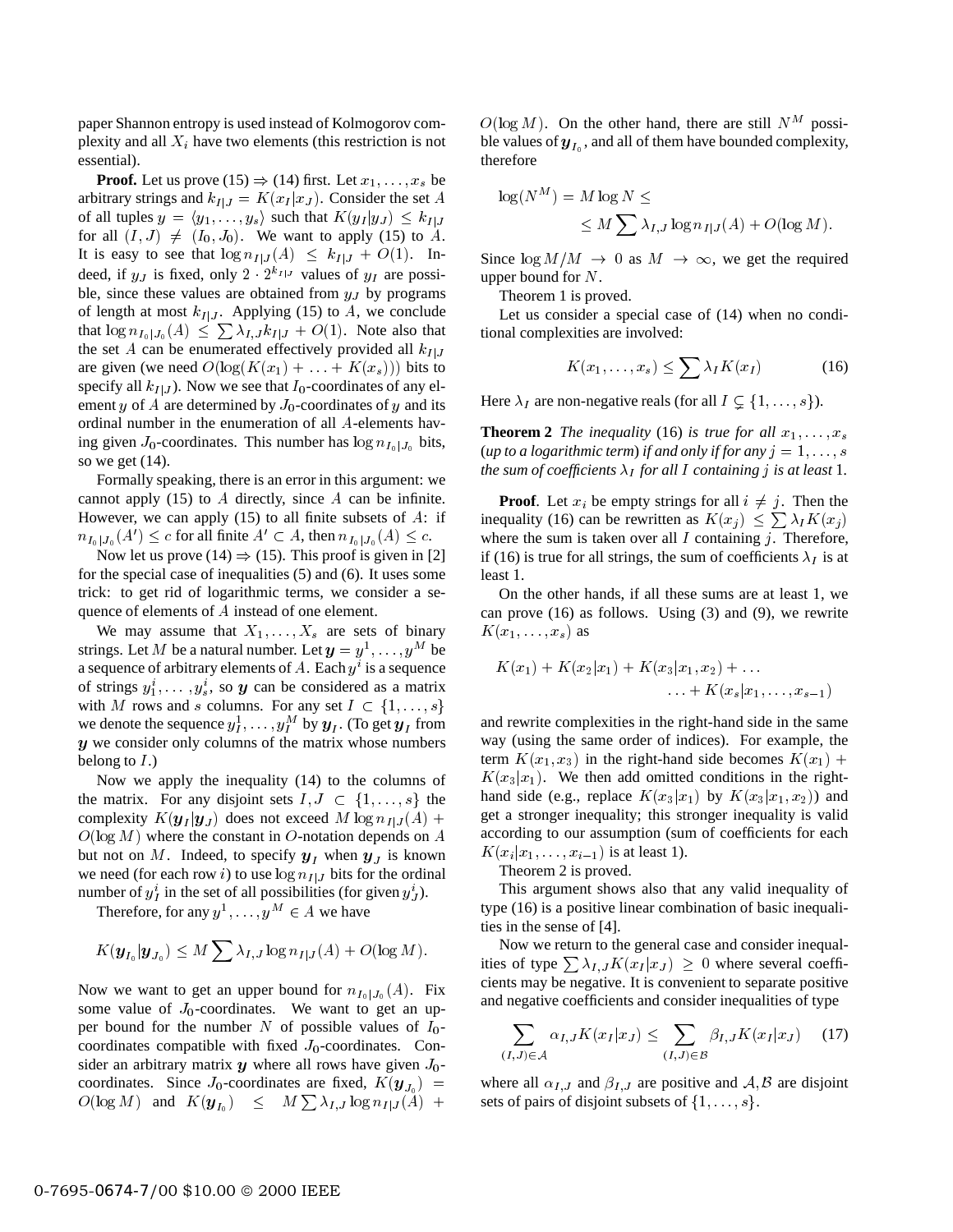The following theorem gives a combinatorial statement that is equivalent to (17). Unfortunately, this condition is more complicated than one could expect looking at the relations between (9) and (10) or between (11) and (12). It includes a polynomial factor that corresponds to additive logarithmic term in the inequality about complexities.

Notation:  $\mathbb{B}^n$  is a set of all binary strings of length n.

**Theorem 3** *The inequality* (17) *is valid for given coefficients*  $\alpha_{I,J}$  *and*  $\beta_{I,J}$  *and for any strings*  $x_1, \ldots, x_s$  (*up to a logarithmic term*) *if and only if the following combinatorial statement is true:*

*there exists a constant* <sup>c</sup> *such that for any* <sup>n</sup>*, for any set*  $A \subset (\mathbb{B}^n)^s$  *and for any integers*  $a_{I,J}$  *such that*

$$
\prod_{(I,J)\in\mathcal{B}} [n_{I|J}(A)]^{\beta_{I,J}} \leq \prod_{(I,J)\in\mathcal{A}} a_{I,J}^{\alpha_{I,J}}
$$
\n(18)

*the set* A *can be covered by sets*  $U_{I,J}$  (*for*  $(I,J) \in$ <sup>A</sup>) *such that*

$$
n_{I|J}(U_{I,J}) \leq a_{I,J} \cdot n^c
$$

Before proving this theorem, let us look at the combinatorial translation for the basic inequality (11): there exists a constant c such that for all n, for any set  $A \subset X \times Y \times Z$ (where  $X = Y = Z = \mathbb{B}^n$ ) and for any l and v such that  $\#\pi_{XY}(A)\#\pi_{XZ}(A) < l\upsilon$  there exist U and V such that  $A \subset U \cup V$ ,  $\#\pi_X(U) \leq ln^c$  and  $\#V \leq vn^c$ . We see that the only difference between this statement and (12) is the factor  $n^c$ . (It seems quite possible that theorem 3 remains true without this factor. However, this factor is needed in our proof.)

**Proof** of theorem 3. Assume that the inequality (17) is valid up to a logarithmic term  $O(\log(K(x_1) + \ldots +$  $K(x_s)$ ). We want to prove (18). For a given n and given A there exists some constant  $c(n, A)$  that makes the statement (18) true (for all values of  $a_{I,J}$ ). This is evident; what we need to prove is that the same constant works for all  $n$ and all A. For a given n consider the "worst-case" set  $A_n$ and values of  $a_{I,J}$  that require maximal constant. The set  $A_n$  can be effectively found (try all possibilities; it is a very long, but finite, process). Therefore, complexity of  $A_n$  is  $O(\log n)$ . For any  $x \in A_n$  and for any disjoint  $I, J \subset$  $\{1,\ldots,s\}$  we have  $K(x_I | x_J) \leq \log n_{I|J}(A_n)+O(\log n)$ (to specify  $x_I$  when  $x_J$  is fixed we need to specify  $A_n$  and the ordinal number of  $x_I$ ). Therefore, if numbers  $a_{I,J}$  satisfy the inequality

$$
\prod_{(I,J)\in\mathcal{B}} [n_{I|J}(A_n)]^{\beta_{I,J}} \leq \prod_{(I,J)\in\mathcal{A}} a_{I,J}^{\alpha_{I,J}}
$$

then

$$
\sum_{(I,J)\in\mathcal{B}} \beta_{I,J} K(x_I|x_J) \le
$$
\n
$$
\leq \sum_{(I,J)\in\mathcal{B}} \beta_{I,J} \log n_{I|J}(A) + O(\log n) \le
$$
\n
$$
\leq \sum_{(I,J)\in\mathcal{A}} \alpha_{I,J} \log a_{I,J} + O(\log n)
$$

Combining this inequality with (17), we conclude that

$$
\sum_{(I,J)\in\mathcal{A}} \alpha_{I,J} K(x_I|x_J) \le \sum_{(I,J)\in\mathcal{A}} \alpha_{I,J} \log a_{I,J} + C \log n
$$

for any  $x \in A_n$  and for some fixed C (not depending on n). Therefore, if  $x \in A_n$ , then

$$
\alpha_{I,J} K(x_I | x_J) \le \alpha_{I,J} \log a_{I,J} + \frac{C}{\#\mathcal{A}} \log n
$$

for at least one  $(I, J) \in A$ . In other terms, sets

$$
U_{I,J} = \{x \mid K(x_I|x_J) \le \log a_{I,J} + \frac{C}{\alpha_{I,J} \# \mathcal{A}} \log n\}
$$

 $Z = c(n, A_n)$  is bounded by a constant not depending on n, and cover A. And  $\log n_{I|J}(U_{I,J}) \leq \log a_{I,J} + c \log n$  for some constant c that does not depend on n. Since  $A_n$  is the "worst-case" set by our assumption, we conclude that  $(18)$  is true.

> To prove the second part of the theorem, assume that the statement  $(18)$  is true. We need to prove  $(17)$  for arbitrary tuple  $x = \langle x_1, \ldots, x_s \rangle$ . To do that, we "generalize" x and include it in the set A of tuples of strings that have "similar complexity behavior". Then we apply the statement (18) to A.

> Formally A is defined as the set of all tuples  $y =$  $\langle y_1,\ldots,y_s\rangle$  such that  $K(y_I|y_J) \leq K(x_I|x_J)$  for any disjoint sets  $I, J \subset \{1, \ldots, s\}$ . (This set was already used in the proof of theorem 1.) The set A is not empty since it contains x. Moreover,  $\log #A$  is close to  $K(x_1,...,x_s)$ . Indeed,  $\log #A$  cannot be significantly larger than  $K(x_1,...,x_s)$  because all  $y \in A$  have complexity not exceeding  $K(x_1, \ldots, x_s)$ . On the other hand, A can be enumerated by a program that has logarithmic  $(in K(x_1) + \cdots + K(x_s))$  length (we need to specify all complexity bounds; number of these bounds is exponential in <sup>s</sup>, but <sup>s</sup> is considered as a constant). Therefore, complexity of any  $y \in A$  (including x) does not exceed significantly  $\log #A$ , so  $\log #A$  cannot be significantly less than  $K(x_1,\ldots,x_s).$

> The same argument shows that for any  $(I, J)$  the number  $\log n_{I|J}(A_{I,J})$  differs from  $K(x_I|x_J)$  at most by  $O(\log(K(x_1) + \ldots + K(x_n))).$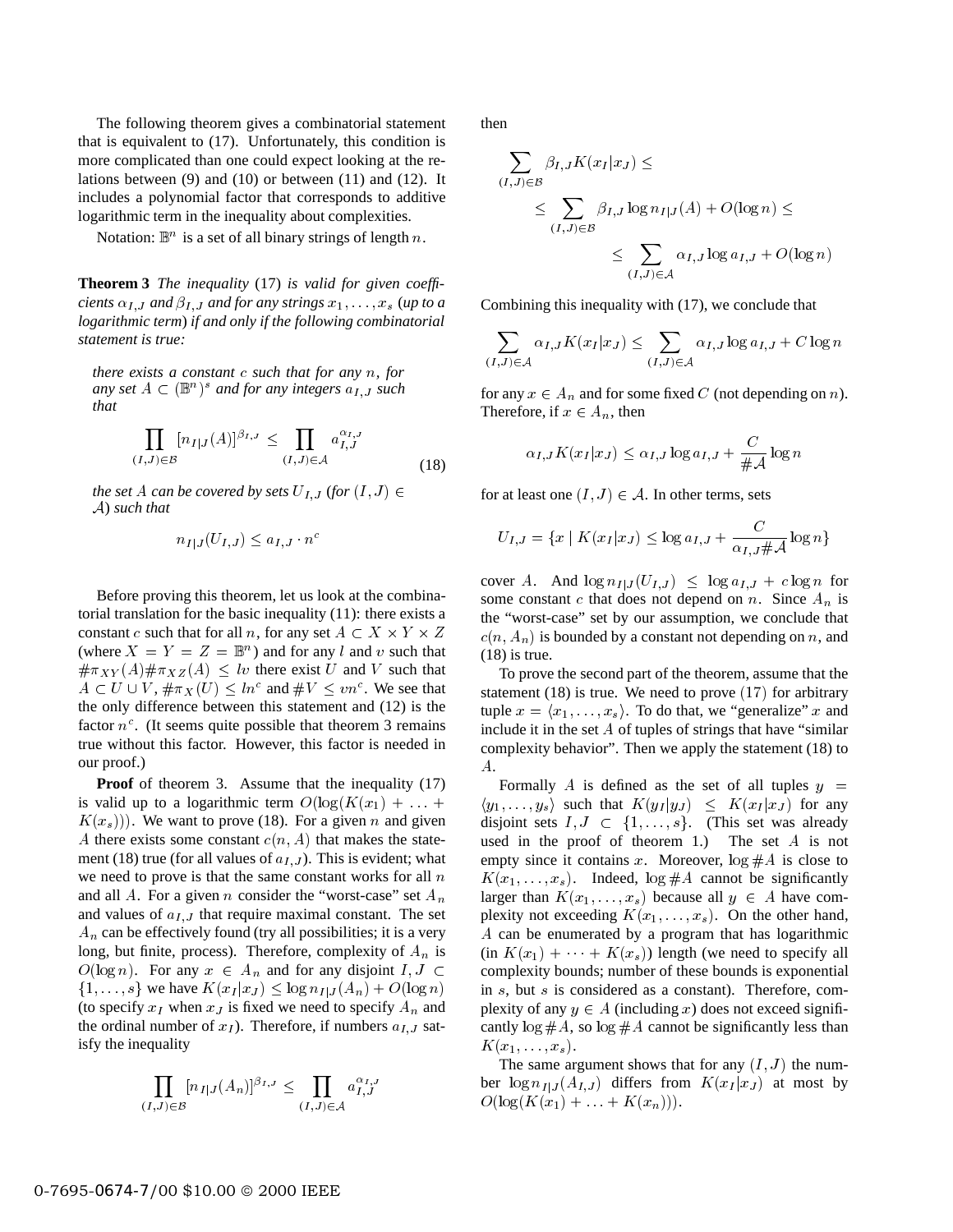To apply the statement  $(18)$  to A we need to choose some value of *n*. Let *n* be equal to  $K(x_1) + \ldots + K(x_n) + 1$ . Using this value, we cannot apply (18) directly: an element  $y = \langle y_1, \ldots, y_s \rangle \in A$  can contain very long  $y_i$ . However, the purely combinatorial nature of (18) allows us to rename all  $y_i$ . There is at most  $2^n$  of them (since all  $y_i$ 's have complexity less than  $n$ ), and they can be replaced by strings of length <sup>n</sup>.

Now suppose that (in contradiction with (17))

$$
\sum_{(I,J)\in\mathcal{B}} \beta_{I,J} K(x_I|x_J) < \sum_{(I,J)\in\mathcal{A}} \alpha_{I,J} K(x_I|x_J) - C \log n,
$$

for some constant  $C$  (to be fixed later).

Choose numbers  $a'_{I,J}$  such that

$$
\log a'_{I,J} = K(x_I|x_J) - \frac{C \log n}{\alpha_{I,J} \# \mathcal{A}}
$$

Note that  $a_{I,J}$  defined by this formula are not integers. Let  $a_{I,J}$  be  $[a'_{I,J}]$ . Then

$$
\log a_{I,J} = K(x_I|x_J) - \frac{C \log n}{\alpha_{I,J} \# \mathcal{A}} + O(1).
$$

We have

$$
\sum_{(I,J)\in\mathcal{B}} \beta_{I,J} K(x_I|x_J) < \sum_{(I,J)\in\mathcal{A}} \alpha_{I,J} \log a_{I,J},
$$

i.e.,

$$
\prod_{(I,J)\in\mathcal{B}} K(x_I|x_J)^{\beta_{I,J}} \leq \prod_{(I,J)\in\mathcal{A}} [a_{I,J}]^{\alpha_{I,J}}.
$$

Then by (18) the set A can be covered by sets  $U_{I,J}$  such that

$$
n_{I|J}(U_{I,J}) \leq a_{I,J} \cdot n^c.
$$

One may assume that  $U_{I,J}$  have logarithmic complexity, because some covering can be found by exhaustive search when A is given and A has logarithmic complexity.

Let  $(I_0, J_0)$  be a pair such that  $x \in U_{I_0, J_0}$ . Then for some constant  $C_1$  we have

$$
K(x_{I_0}|x_{J_0}) \le \log n_{I_0|J_0}(U_{I_0,J_0}) + C_1 \log n \le
$$
  
\n
$$
\le \log(a_{I_0,J_0} \cdot n^c) + C_1 \log n \le
$$
  
\n
$$
\le K(x_{I_0}|x_{J_0}) - \frac{C \log n}{\alpha_{I_0,J_0} \# \mathcal{A}} + c \log n + C_1 \log n + O(1)
$$

For C large enough we get a contradiction. Theorem 3 is proved.

The underlying reason for the second part of the proof can be explained as follows. <sup>A</sup> is uniform: most of its sections (in a given direction) have approximately the same size. (The same is true for projections.) Therefore, if  $U$ is some part of A that has small sections in some direction,  $#U$  is small compared to  $#A$  and such U's cannot cover A.

#### **3. Prefix complexity**

All inequalities for Kolmogorov complexities were considered up to  $O(\log n)$  term, where *n* is a sum of complexities of strings involved. Therefore we could safely ignore the difference between several existing versions of complexity. We can use plain complexity defined by Kolmogorov in [1]), denoted by  $C(x)$  in [6] and  $KS(x)$  in [7], or prefix complexity, denoted by  $K(x)$  in [6] and  $KP(x)$ in [7].

In this section we are interested in equalities valid up to  $O(1)$ . Therefore we should be careful and specify exactly the version of complexity we use. Most useful here is prefix complexity  $KP(x)$ . For example, the inequality  $KP(x, y) \leq KP(x) + KP(y) + O(1)$  is well known (see [6], example 3.1.2, p. 194). The inequality  $2KP(x, y, z) \leq KP(x, y)+KP(x, z)+KP(y, z)$  was proved (using Cauchy–Schwartz inequality) in [2]. These examples make the following conjecture plausible:

**Conjecture**. Any linear inequality involving unconditional complexities that is valid up to logarithmic term is valid up to  $O(1)$  for prefix complexity.

A partial result in this direction:

**Theorem 4** *Basic inequality* (11) *is valid up to* O(1)*-term for prefix complexity:*

$$
KP(x) + KP(x, y, z) \le KP(x, y) + KP(x, z). \tag{19}
$$

**Proof**. This theorem can be easily derived from L.A. Levin's formula for prefix complexity of a pair:  $KP(x, y) = KP(x) + KP(y|x, KP(x))$  (for the proof see, e.g., [6], theorem 3.9.1, p. 232). Indeed, this formula allows us to rewrite (19) as

$$
KP(y, z|x, KP(x)) \le
$$
  
 
$$
\le KP(y|x, KP(x)) + KP(z|x, KP(x)),
$$

and this inequality is a "relativized" version of the inequality  $KP(y, z) \leq KP(y) + KP(z)$ .

We provide also a direct proof of (19) using a priori probabilities. Recall that  $KP(x) = -\log m(x)$ , where m is universal enumerable semimeasure (see [6], p. 247). Therefore, we need to prove that

 $\mathbf{m}(x, y, z) \mathbf{m}(x) \geq \mathbf{m}(x, y) \mathbf{m}(x, z).$ 

or

$$
\mathbf{m}(x, y, z) \ge \frac{\mathbf{m}(x, y) \mathbf{m}(x, z)}{\mathbf{m}(x)}.
$$

Since  $\sum_{y} m(x, y) \le m(x)$  and  $\sum_{z} m(x, z) \le m(x)$ , we conclude that

$$
\sum_{x,y,z}\frac{\mathbf{m}(x,y)\,\mathbf{m}(x,z)}{\mathbf{m}(x)} \le \sum_x \mathbf{m}(x) < 1.
$$